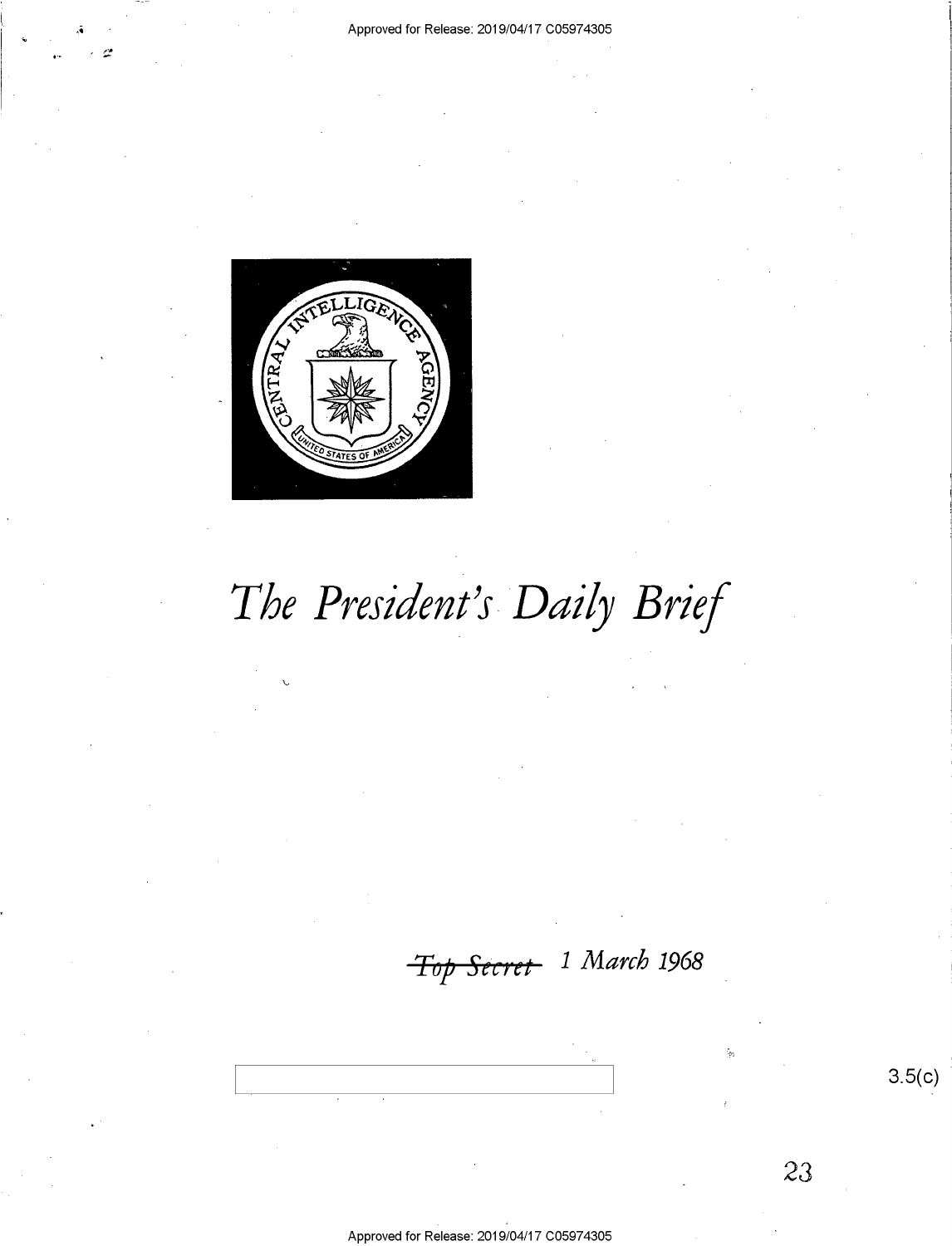DAILY BRIEF 1 MARCH 1968

1. South Vietnam Scattered allied military positions yesterday suffered relatively light rocket, artillery, and mortar attacks. There are plenty of signs, however, of Communist preparations for further military action, both in the western highlands and around Saigon.

> At Khe Sanh, the Communists are continuing to work on a trench net-<br>work and weapons positions. Extensive work and weapons positions. construction is also going on at the enemy's A Shau Valley base complex. This activity includes clearing operations, possibly for drop zones or a helicopter pad.

\* \* \* 3.3(h)(2) 2. Panama  $3.3(11)(2)$ 

> $\overline{\text{Robles}}$ , however, will con-<br> $\overline{\text{3.3(h)(2)}}$ tinue to use the government machinery to rig the May elections in favor of Samudio, and Arias' patience could wear<br>thin. Some pro-Arias types are still Some pro-Arias types are still making noises about calling a special session of the National Assembly next week to\_hear impeachment charges against Robles.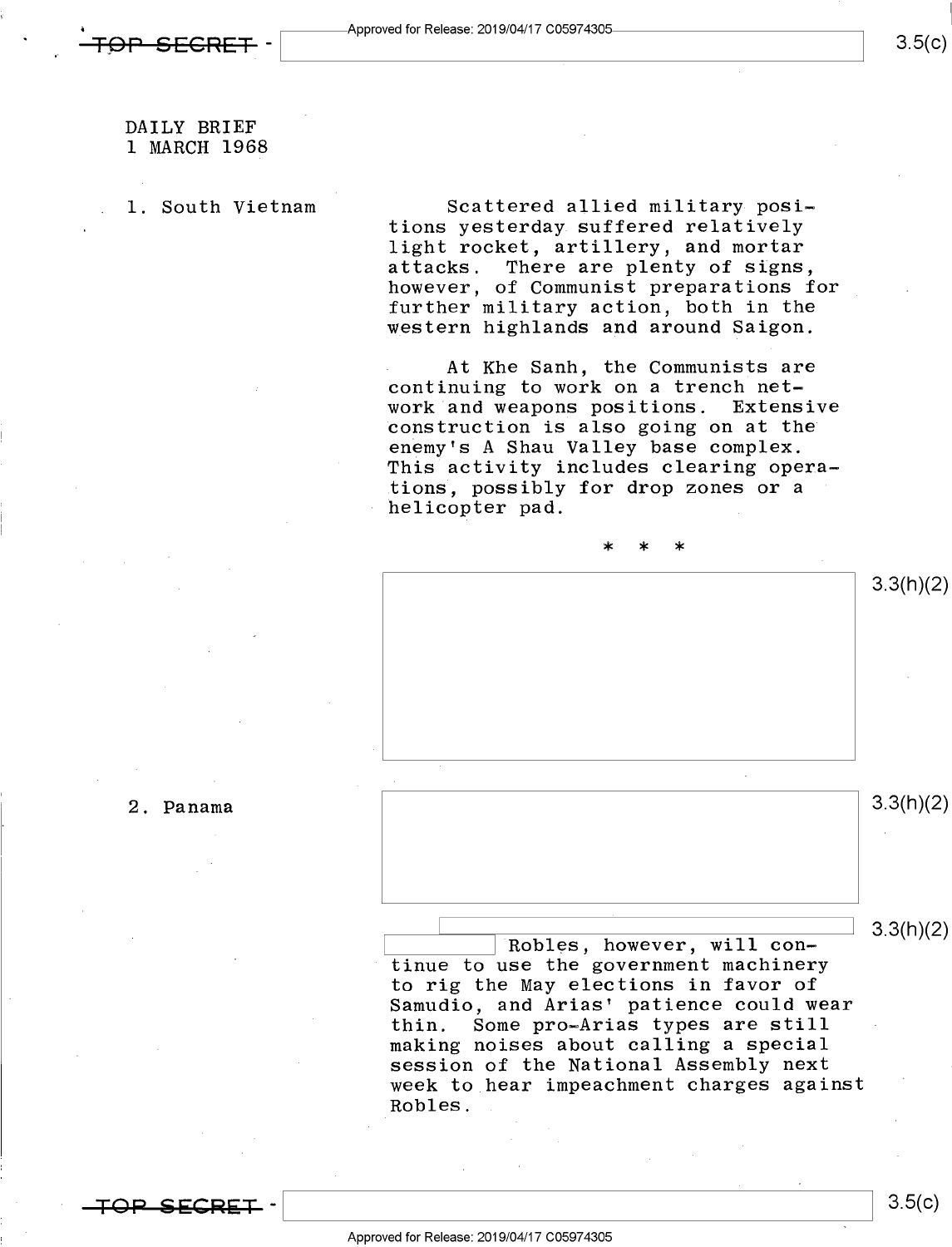3. Greece The junta is furious over Swedish Prime Minister Erlander's announcement<br>that his party will make a donation to Andreas Papandreou's antiregime war chest. Diplomatic relations with Sweden will probably be broken, apparently<br>as a warning to other nations against "interference" in Greek affairs.

> Papandreou is due in Washington on 9 March.

4. Argentina The government is said to have signed an agreement to buy  $\lfloor$  light 3.3(h)(2) tanks from a French consortium. The tanks from a French consortium. ultimate idea is to build these tanks, under license, in Argentina.

5. Cambodia Guerrilla activity in western Cam~ ' bodia is increasing and spreading.

Over the weekend there were coordinated raids, with executions and kidnapings of government officials in at least 15<br>villages. Phnom Penh claims these villages. Phnom Penh claims these<br>raids are Communist led; the relatively sophisticated tactics of the guerrillas, as well as some of the propaganda they distributed, lend credence to these claims.

This is no immediate threat to Sihanouk, but it could further poison his relations with Hanoi and Peking. Yesterday he publicly threatened to ask for US assistance if this dissidence continues.



 $3.5(c)$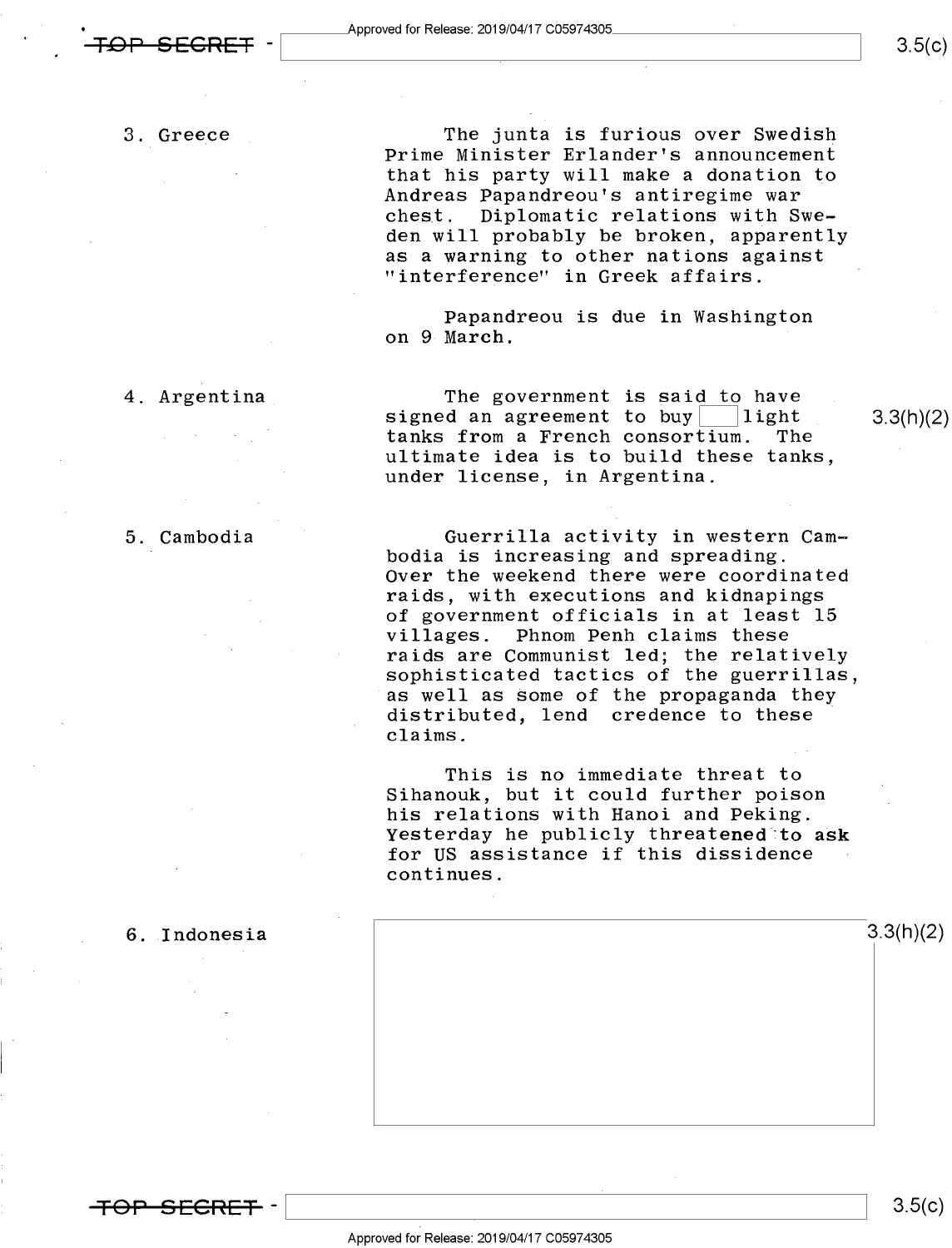<del>TOP SECRET -</del>

 $3.5(c)$ 

7. India

During the question period in parliament on Wednesday, Mrs. Gandhi denied that her government was under pressure from any quarter to sign the nonproliferation treaty. When asked for assurance that India would not sign the treaty under any circumstances; the prime minister said she refused to look into the "remote future." Later, however, she commented that the draft treaty in its present form is not acceptable and India does not propose to sign it.

3.3(h)(2)

<del>OP SECRET</del>

 $\vert$  3.5( $\vert$ )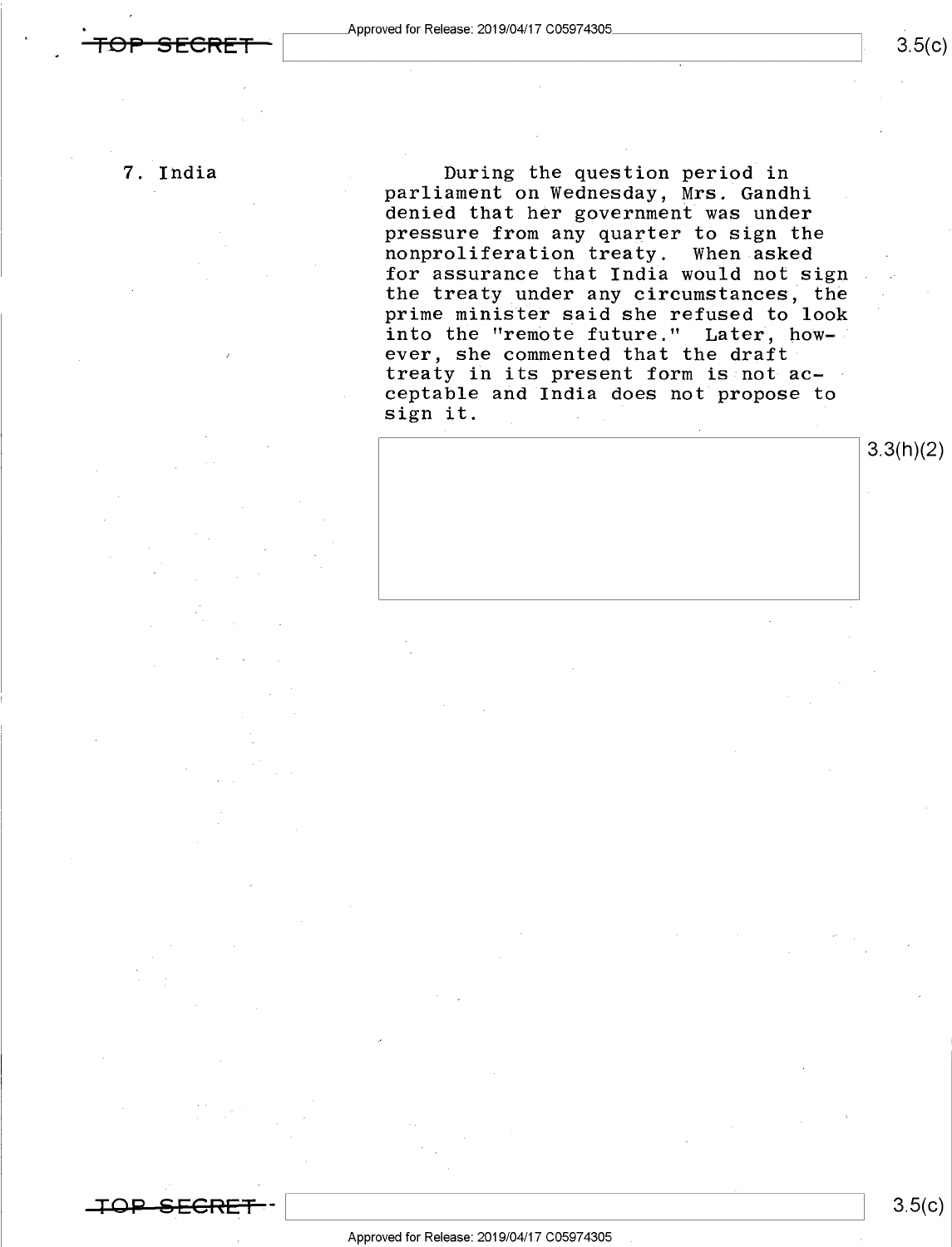Top Secret

Approved for Release: 2019/04/17 C05974305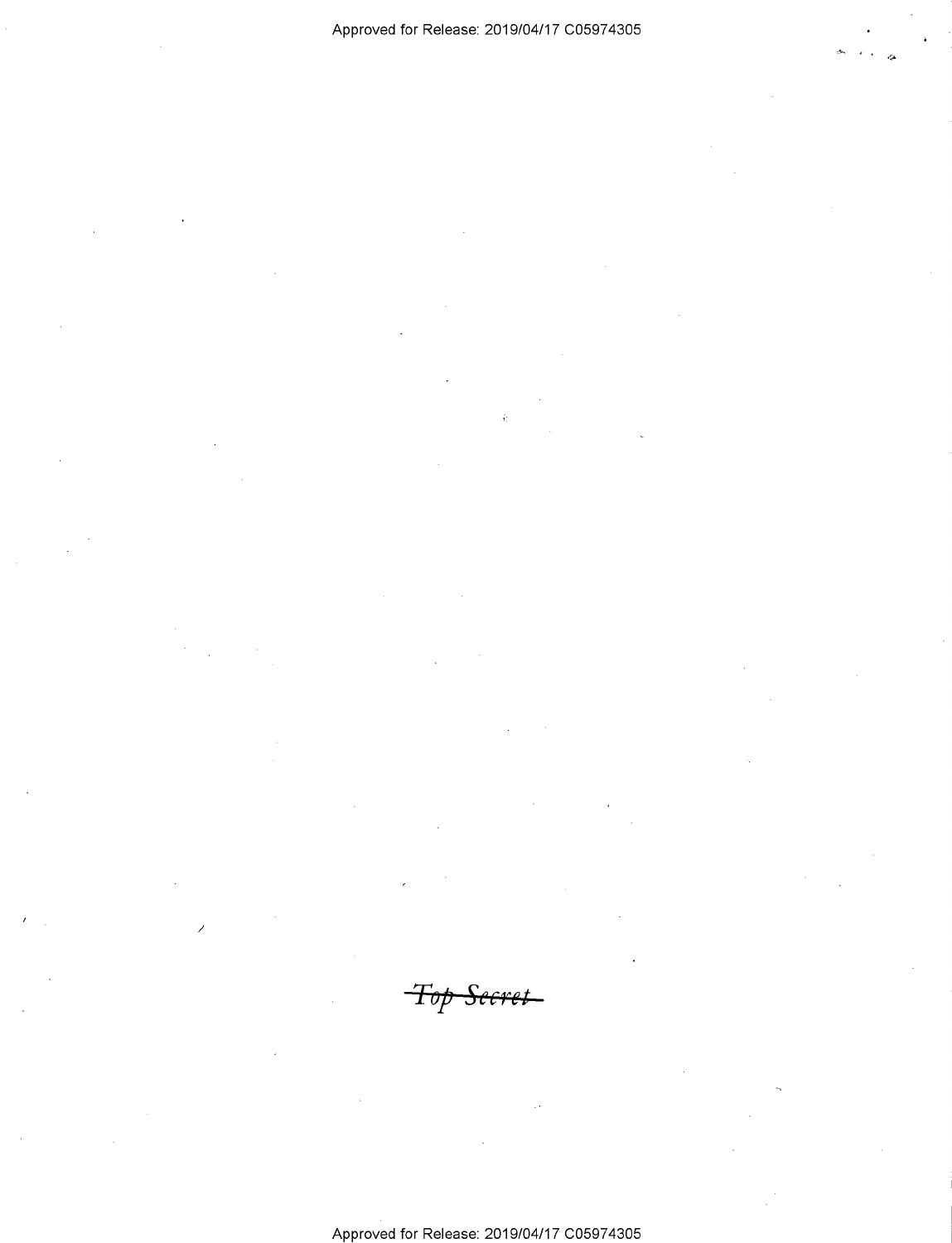**Top Secret** 



### FOR THE PRESIDENT'S EYES ONLY

## Special Daily Report on North Vietnam

**Top Secret** 

 $3.5(c)$ 

 $\frac{16}{1 \text{ March } 1968}$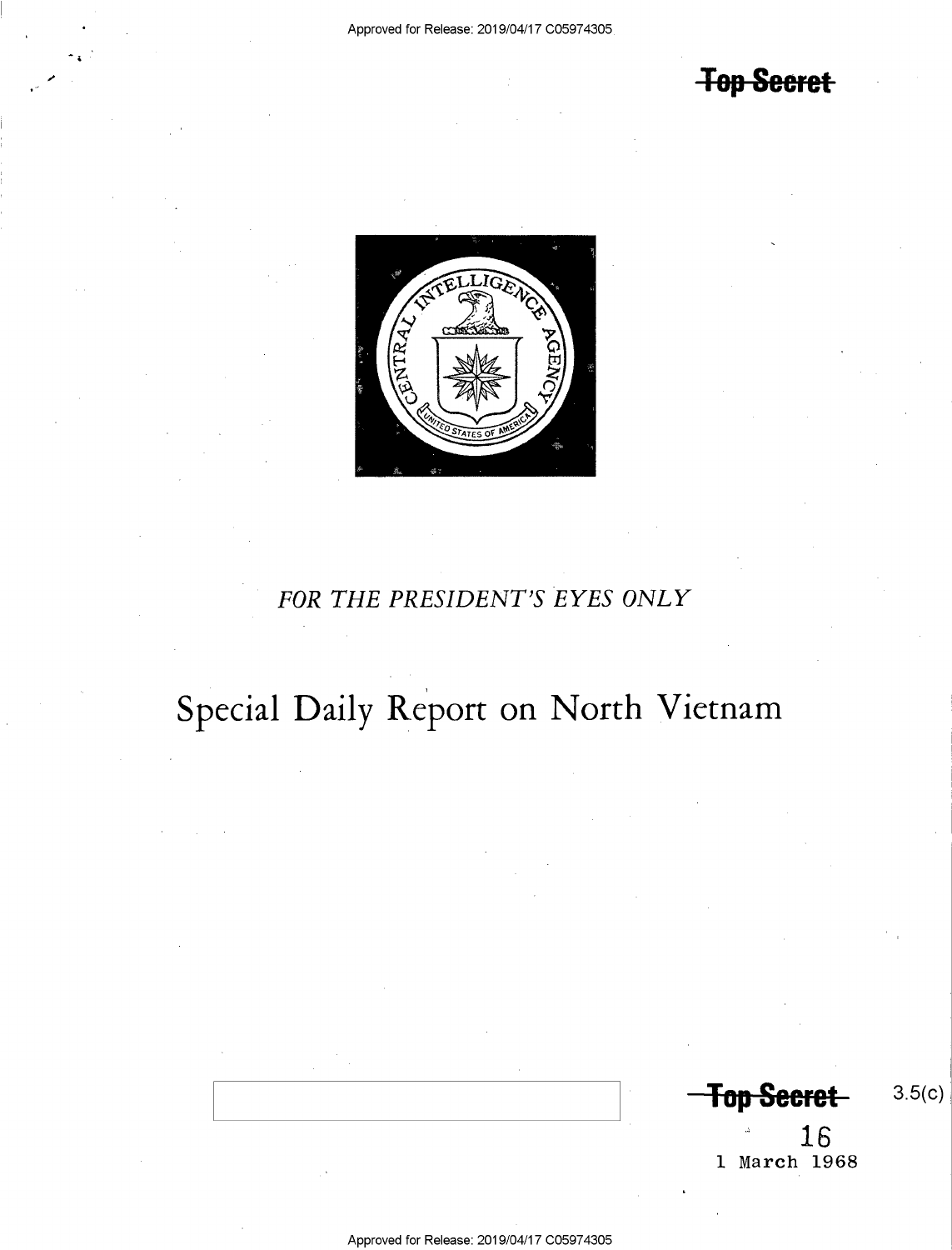Special Daily Report on North Vietnam for the President's Eyes Only

#### 1 March 1968

#### I, NOTES ON THE SITUATION

Hanoi on Talks: Hanoi has forcefully restated its willingness to talk about a settlement in Vietnam, but has insisted again that the US must make the first move. The new statement has been broadened to include more specific references to the timing<br>and content of such discussions. As broadcast by and content of such discussions, As broadcast by Hanoi radio yesterday, the commentary said that an unconditional cessation of the bombing would be followed by talks "as soon as this unconditional stop has been proved." Both sides would then discuss questions related to "a settlement of the Vietnam problem on the basis of the 1954 Geneva agreements and other questions which would be raised by either<br>side." Both these elements had been introduced into the North Vietnamese position earlier this year.

The broadcast claimed that many prominent figures in the US (including Senators R. Kennedy, Cooper, Mansfield, and McCarthy), as well as U Thant and officials of other countries, had recently demanded an end to the bombing.

\* \* \*

 $\overline{O}$   $\overline{O}$   $\overline{O}$   $\overline{O}$   $\overline{O}$   $\overline{O}$   $\overline{O}$   $\overline{O}$   $\overline{O}$   $\overline{O}$   $\overline{O}$   $\overline{O}$   $\overline{O}$   $\overline{O}$   $\overline{O}$   $\overline{O}$   $\overline{O}$   $\overline{O}$   $\overline{O}$   $\overline{O}$   $\overline{O}$   $\overline{O}$   $\overline{O}$   $\overline{O}$   $\overline{$ 

Approved for Release: 2019/O4/17 CO5974305 -

3.3(h)(2)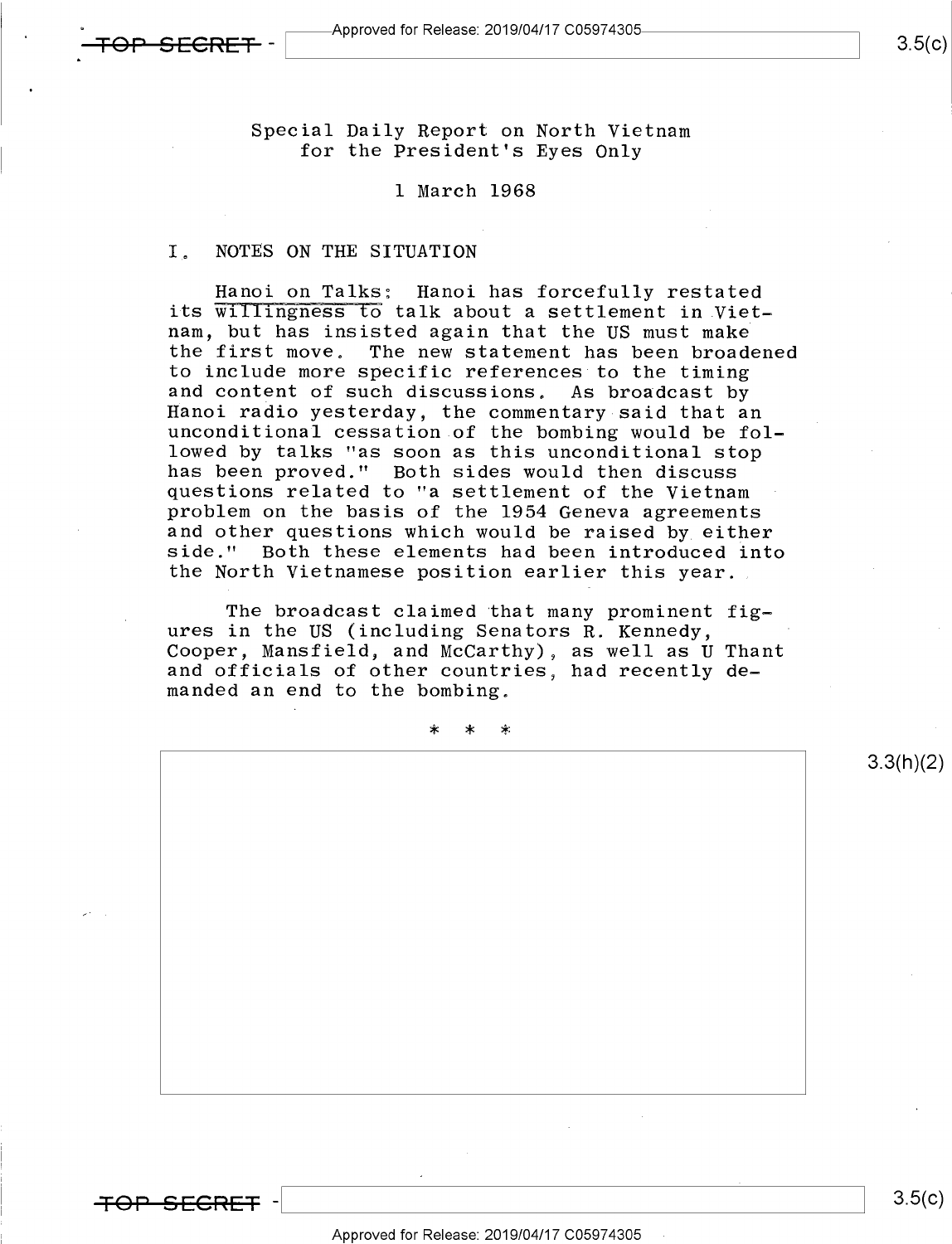More on Hanoi's Attitude Toward Reciprocity; Recent assertions by two French observers that Hanoi would do "something tangible" to scale down the war, after a bombing halt have been undercut even more<br>than indicated than indicated\ \ Jean Sainteny told a US Embassy official in Paris that his remarks to this effect on French television were not based on anything new from North Vietnam. He said his views were private ones based on his intimate knowledge of the North Vietnamese and his conversations with Pham Van Dong in 1966.

The point on reciprocity in the story by French journalist Olivier Todd,\

. \* \* \*

 $\frac{1}{\sqrt{1.5}}$  has now been specifically disavowed by the North Vietnamese. The publication which carried The publication which carried Todd's story has now published a brief statement by Mai Van Bo saying that Hanoi's position is fully~ expressed in a series of public statements and that all other interpretations are without foundation.

View of Former Reporter in Hanoi: Bernard Cabanes, who recently returned to France after seven months' reporting from Hanoi for the French . press service, gave his views of the situation in North Vietnam in a radio interview on Monday. Cabanes' reports from Hanoi frequently suggested that they were inspired by the North Vietnamese. Once home, his views on the situation appear to be slightly more objective.

—-Cabanes claimed he observed no appreciable change in the morale of the people in Hanoi during his tour, except for the fact that there was an air of satisfaction at the results of the "victories" of the Tet offensive.

--Hanoi is not meeting any insurmountable difficulties in continuing the war. Some supplies for the general populace are short--but the people are used to such shortages. Military supplies from the bloc appear adequate.

—-Cabanes emphatically denied reports of a split in the Hanoi leadership over the prosecution

 $\overline{TOP}$  SECRET  $\cdot$  CONTAINS  $\vert$  3.5(c)

<del>)P SFCRFT</del> –

3.3(h)(2)

3.3(h)(2)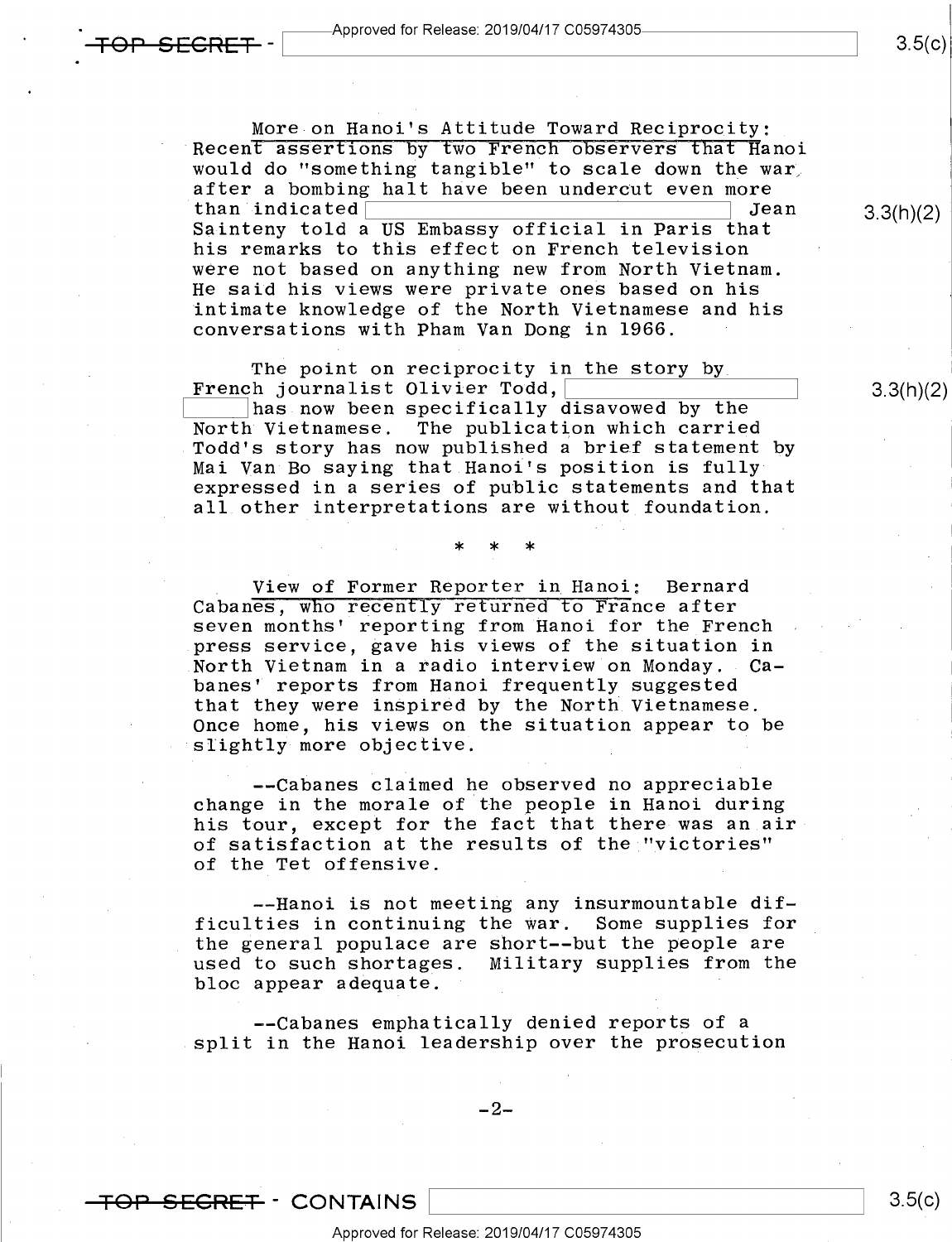of the war. He claimed all are united in continuing the fight and are preparing for a long war, which will end not by a military victory but by <sup>a</sup> political solution on Communist terms. In this regard, Cabanes pointed out that the regime is anticipating more extensive US bombings and is constructing larger and more secure civil defense facilities in the city.

--On negotiations, Cabanes claimed that Hanoi will offer no reciprocity for talks with the US.

 $\star$   $\star$   $\star$   $\star$ . \* \* \* 3.3(h)(2) 3.3(h)(2)

 $-3-$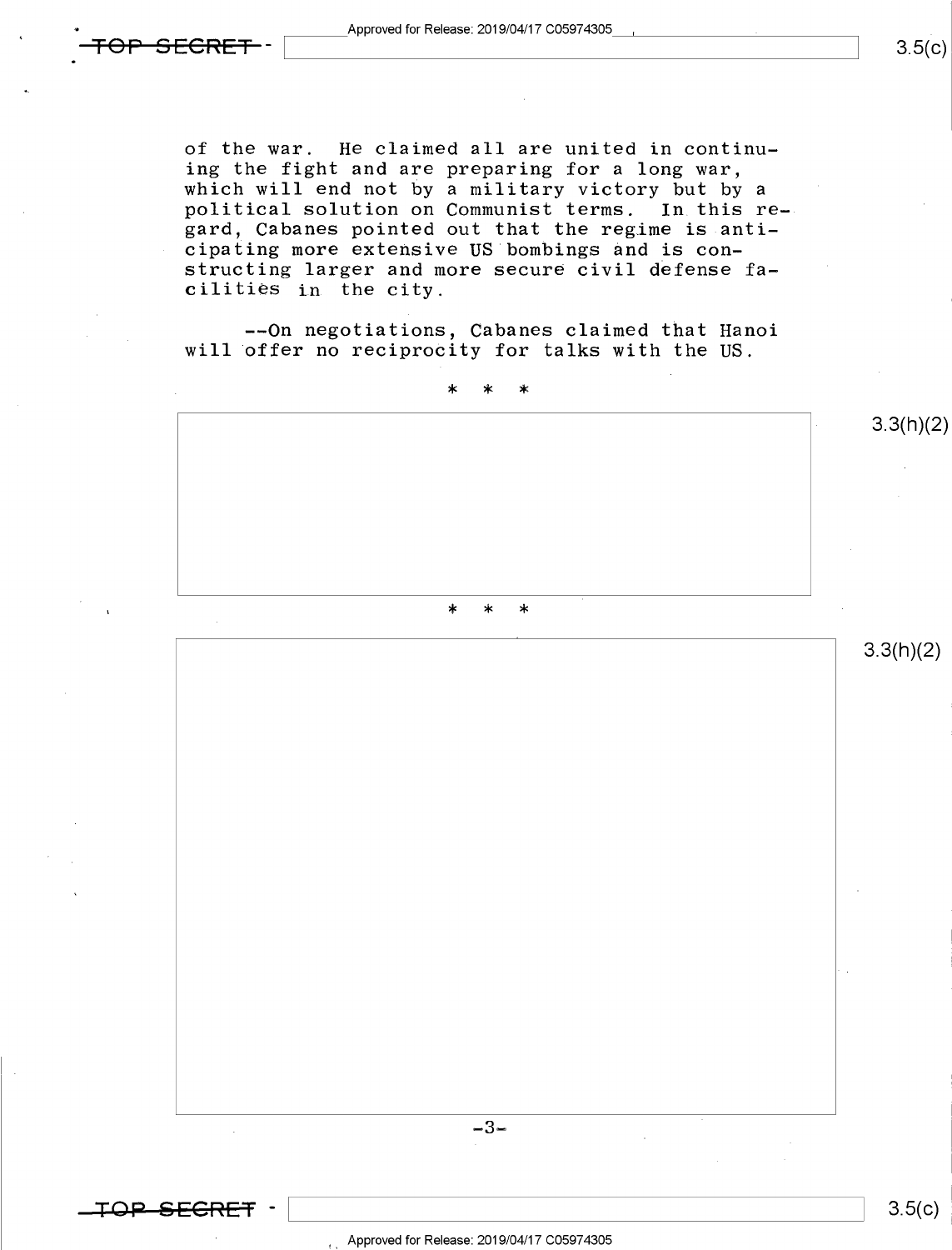\_

Optimism in Hanoi: An ICC officer who was in Hanoi recently has remarked about the optimism that seems to pervade the atmosphere there. He noted ample propaganda about the success of the Tet offensive in the South and saw crowds cheering soldiers. One North Vietnamese officer said, "we shall continue attacking from the countryside."

#### \* \* ' \*

### II. NORTH VIETNAMESE REFLECTIONS OF US POLITICAL<br>ATTITUDES ON THE WAR

Hanoi Reports Antiwar Protests: A statement<br>by student representatives of several Ivy League colleges protesting US involvement in Vietnam was reported by Hanoi in its 28 February English lan-<br>guage broadcast. According to the broadcast, the students would rather go to jail or give up their<br>American citizenship than serve with the US Army<br>in Vietnam. The same broadcast also recounted statements against the war by a group of US businessmen.

-<del>SECRET</del> -

 $3.5(c)$ 

 $-4-$